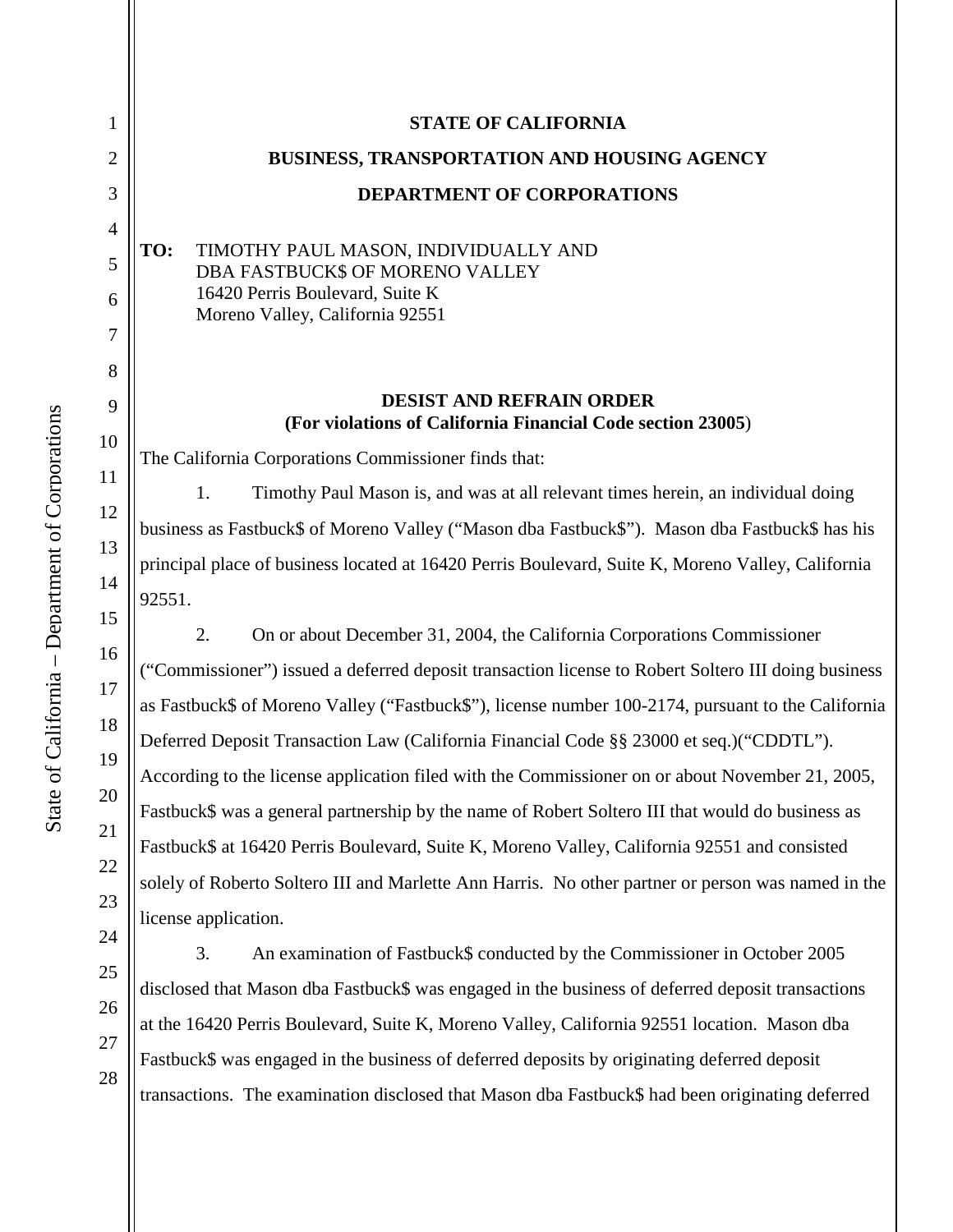2 3 deposit transactions since at least March 2005 through at least October 27, 2005. The Commissioner has been unable to ascertain the exact number of deferred deposit transactions originated by Mason dba Fastbuck\$.

4. A deferred deposit transaction is a written transaction whereby one person gives funds to another person upon receipt of a personal check and it is agreed that the personal check shall not be deposited until a later date.

5. Timothy Paul Mason, neither in his individual name nor doing business as Fastbuck\$ of Moreno Valley, has been issued a license by the Commissioner authorizing him to engage in the business of deferred deposit transactions under the CDDTL.

6. Timothy Paul Mason, neither in his individual name nor doing business as Fastbuck\$ of Moreno Valley, is exempt from the licensing requirements of California Financial Code section 23005.

16 7. The October 2005 regulatory examination further disclosed that Mason dba Fastbuck\$ had (i) taken extension fees in violation of California Financial Code section 23036(b) in at least twenty-eight (28) transactions ranging from \$35.30 to \$45.00, (ii) permitted at least twentyone (21) customers to pay off all or a portion of their deferred deposit transaction with the proceeds of another deferred deposit transaction in violation of California Financial Code section 23037(a), and (iii) taken checks from at least three (3) customers wherein blanks remained to be filled in after execution in violation of California Financial Code section 23037(h).

20 21 22 23 24 By reason of the foregoing, Timothy Paul Mason individually and doing business as Fastbuck\$ of Moreno Valley has not only engaged in the business of deferred deposit transactions without having first obtained a license from the Commissioner in violation of California Financial Code section 23005, but also violated California Financial Code sections 23036(b), 23037(a) and 23037(h) as described above.

25 26 27 28 Pursuant to California Financial Code section 23050, Timothy Paul Mason individually and doing business as Fastbuck\$ of Moreno Valley is hereby ordered to desist and refrain from engaging in the business of deferred deposit transactions in the State of California without first obtaining a license from the Commissioner, or otherwise being exempt.

1

4

5

6

7

8

9

10

11

12

13

14

15

17

18

19